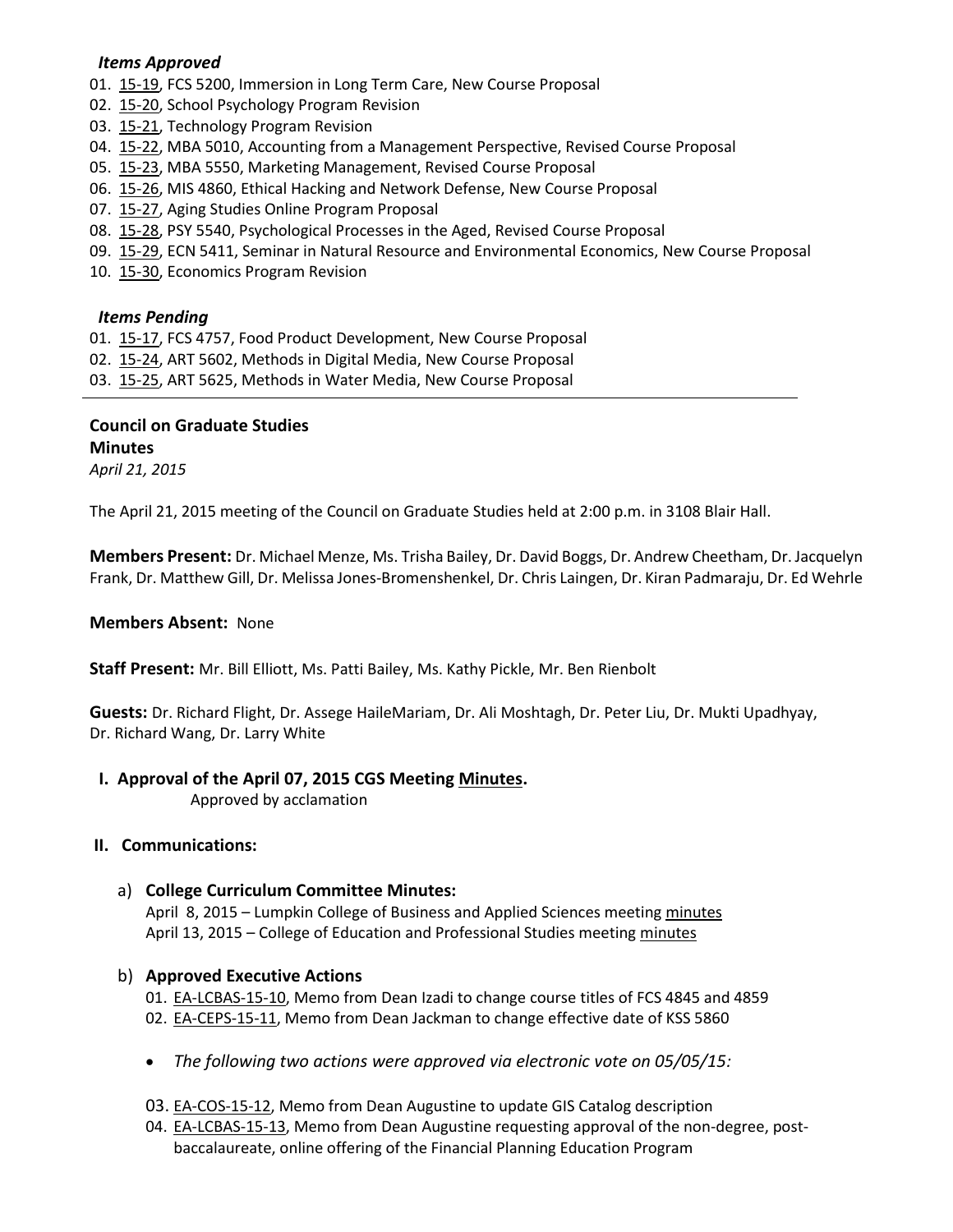## **III. Items Added to the Agenda (Today):**

None

#### **IV. Items Acted Upon:**

01. [15-19,](http://castle.eiu.edu/~eiucgs/currentagendaitems/agenda15-19.pdf) FCS 5200, Immersion in Long Term Care, New Course Proposal; Jackie Frank presented the course. Council approved with corrections; Effective date – Fall 2016

(3-0-3) FCS 5200, Immersion in Long Term Care

This course will review and critique current trends in person-centered care for older adults with a focus on professional development. Central to the course is an experiential learning requirement where students live in a nursing home as a resident for 48 hours. The extended time in the long-term care facility allows students to synthesize and apply knowledge gained from courses completed throughout the interdisciplinary Master's degree program.

Prerequisite(s):

None

- 02. [15-20,](http://castle.eiu.edu/~eiucgs/currentagendaitems/agenda15-20.pdf) School Psychology Program Revision; Assege HaileMariam presented the proposal. Council approved unanimously; Effective date – Spring 2015
- 03. [15-21,](http://castle.eiu.edu/~eiucgs/currentagendaitems/agenda15-21.pdf) Technology Program Revision; Peter Liu presented the proposal. Council approved with corrections; Effective date – Fall 2015
- 04. [15-22,](http://castle.eiu.edu/~eiucgs/currentagendaitems/agenda15-22.pdf) MBA 5010, Accounting from a Management Perspective, Revised Course Proposal; Richard Wang presented the course. Council approved unanimously; Effective date – Fall 2015

 (3-0-3) MBA 5010, Accounting from a Management Perspective Effective uses of accounting information in managerial decision-making. Applications include tasks both internal (managerial) and external (financial) to the organization.

Prerequisite(s):

BUS 2101, BUS 2102, and admission to the MBA degree program or other graduate programs

05. [15-23,](http://castle.eiu.edu/~eiucgs/currentagendaitems/agenda15-23.pdf) MBA 5550, Marketing Management, Revised Course Proposal; Melody Wollan presented the course. Council approved unanimously; Effective date – Summer 2015

(3-0-3) MBA 5550, Marketing Management, Revised Course Proposal

The analysis of the strategic marketing problems confronting managers in the evaluation of marketing opportunities, selection of target markets, development of marketing strategies, planning of marketing tactics, and implementation and control of the marketing effort

Prerequisite(s):

BUS 3470 and admission to the MBA degree program

06. [15-26,](http://castle.eiu.edu/~eiucgs/currentagendaitems/agenda15-26.pdf) MIS 4860, Ethical Hacking and Network Defense, New Course Proposal; Larry White presented the course. Council approved unanimously; Effective date – Spring 2017

(3-0-3) MIS 4860, Ethical Hacking and Network Defense

Study of the techniques and the methods of ethical hacking, security testing, and network defense. Students gain experience with the tools and techniques used by security professionals in order to locate and fix vulnerabilities in companies' network defenses.

Prerequisite(s):

BUS 3500 or permission of the Associate Chair

2

2